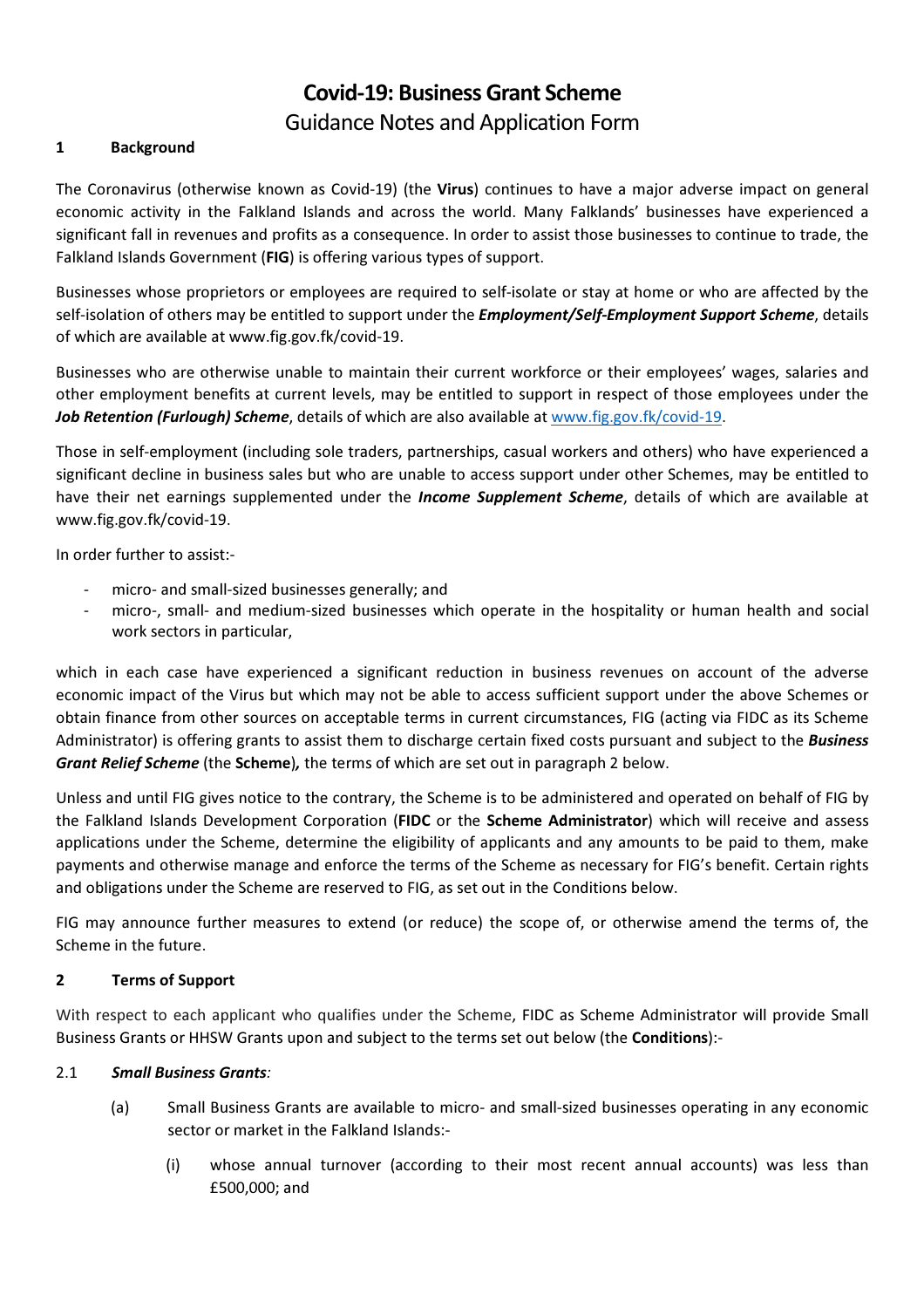- (ii) who have experienced a significant reduction (as defined in paragraph 2.4(j) below) in their monthly Revenue on account of the adverse economic effects of the Virus (as assessed in accordance with paragraph 2.5(a) below).
- (b) Small Business Grants will be payable either by way of lump sum or in instalments.
- (c) An applicant must apply for a Small Business Grant during the Scheme Term (as defined in paragraph 2.4(i) below).
- (d) The Small Business Grant(s) provided to any one applicant shall not exceed £20,000 in aggregate. Subject to that limit, the amount of any Small Business Grant shall be determined by the Scheme Administrator by reference to the applicant's Eligible Expenditure (as defined in paragraph 2.4(b) below) and the other factors referred to in paragraph 2.5(b) below.

### 2.2 HHSW Grants:

- (a) Hospitality, human health and social work sector grants (HHSW Grants) are available to micro-, small- and medium-sized businesses which conduct a Qualifying Business (as defined in paragraph 2.4(f) below) (in that they are operating in the hospitality, human health and social work sectors in the Falkland Islands) and have:-
	- (i) an annual turnover (according to their most recent annual accounts) of less than £1,000,000; and
	- (ii) experienced a significant reduction in their monthly Revenue on account of the adverse economic effects of the Virus (as assessed in accordance with paragraph 2.5(a) below).
- (b) HHSW Grants will be payable either by way of lump sum or in instalments.
- (c) An applicant must apply for a HHSW Grant during the Scheme Term.
- (d) The HHSW Grant(s) provided to any one applicant shall not exceed £30,000 in aggregate. Subject to that limit, the amount of any HHSW Grant shall be determined by the Scheme Administrator by reference to the applicant's Eligible Expenditure and the other factors referred to in paragraph 2.5(b) below.

#### 2.3 Commencement and Duration of Scheme

- (a) The Scheme takes effect on and from the Commencement Date (as defined in paragraph 2.4(a) below) and shall, subject to paragraphs 2.3(b), 2.7(b) and 4.3, continue in effect for the duration of the Scheme Term (and for such further period as shall be necessary to process and make Grant Payments claimed during the Scheme Term).
- (b) Without limit to FIG's power to amend or terminate the Scheme in accordance with paragraph 2.7(b), the Scheme will be subject to review on or around  $30<sup>th</sup>$  June 2020.
- 2.4 Definitions: For the purposes of the Scheme:-
	- (a) **Commencement Date** means  $1<sup>st</sup>$  May 2020;
	- (b) Eligible Expenditure (subject to paragraph 2.5(b)(aa) below) means such fixed costs of the business (for which application is made under the Scheme) as shall be agreed by the Scheme Administrator on a case-by-case basis, and which have been incurred in the final full month of business operations immediately preceding the date of application and discharged by the applicant prior to such application, as evidenced by the Receipts accompanying such application or such other evidence as the Scheme Administrator may specify from time to time;
	- (c) FIDC means the Falkland Islands Development Corporation;
	- (d) Grant Payment means a Small Business Grant or a HHSW Grant, as the case may be;
	- (e) HHSW Grant means a hospitality, human health and social work sector grant, as described in paragraph 2.2;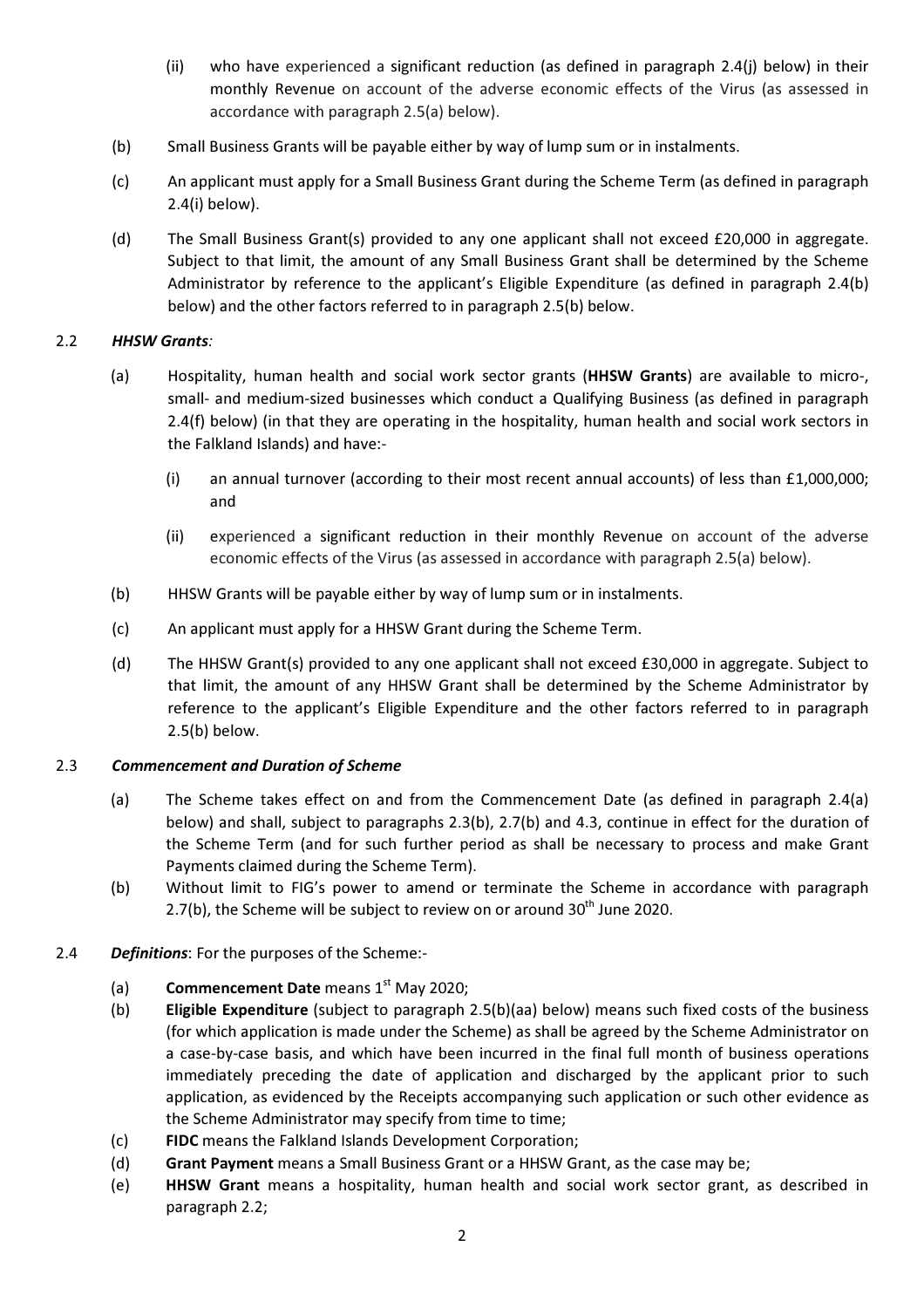- (f) Qualifying Business, in relation to applicants for HHSW Grants, means a business operating exclusively or primarily (in the opinion of the Scheme Administrator) within the hospitality, human health and social work sectors, such as a café, restaurant, hotel, nursery, child-minder, and/or such other types of business as may be specified by the Scheme Administrator from time to time;
- (g) Receipts means copies (certified on behalf of the applicant if so required by the Scheme Administrator) of receipts or paid invoices for the relevant Eligible Expenditure (the discharge or reimbursement of and for which the Grant Payments are to be used) and/or such other evidence of such Eligible Expenditure as the Scheme Administrator may specify from time to time;
- (h) Revenue means the aggregate income of an applicant from the sale of goods and services undertaken as part of the normal commercial activities of the business in respect of which they make a claim under the Scheme but excluding capital receipts; and shall be assessed in accordance with paragraphs 2.5(a)(ii) and (iii);
- (i) Scheme Term means the period of 90 days commencing on and from the Commencement Date during and in respect of which Grant Payments may be claimed;
- (j) Significant reduction means, in relation to Revenue, a reduction in excess of 20% in the applicant's Revenue during the final full month of business operations immediately preceding the date of their application under the Scheme, when compared with the level of average monthly Revenue during their previous two financial years (or during the period since the commencement of the business, if less); such significant reduction shall be assessed by the Scheme Administrator in accordance with paragraph 2.5(a) below, having regard to the factors referred to in that paragraph; and
- (k) Small Business Grant means a payment as described in paragraph 2.1.

## 2.5 Grant Payments

- (a) Grant Payments will only be provided in respect of applicants who experience a significant reduction in their Revenue as a consequence of the adverse economic effects of the Virus provided that, in determining whether an applicant is eligible for a Grant Payment (whether a Small Business Grant or an HHSW Grant) under the Scheme, the Scheme Administrator may have regard to the following in its discretion, namely the applicant's:-
	- (i) current annual turnover (as demonstrated in their most recent annual accounts) and whether it exceeds the limits set out in paragraph 2.6(d) below;
	- (ii) Revenue during the final full month of business operations immediately preceding the date of their application under the Scheme;
	- (iii) average monthly Revenue during the previous two financial years (or the lesser period since the commencement of their business, if applicable);
	- (iv) ability to continue to trade as a going concern; and for this purpose, the Scheme Administrator may have regard to such factors as it thinks fit, in its discretion (including, without limitation, its cash flow and net assets) which indicate whether the applicant's business is at risk of insolvency proceedings (or fulfils the criteria for being placed in insolvency proceedings at the request of its creditors) and so of coming within paragraph  $2.6(c)(i)$  below, in its current financial year or thereafter; and
	- (v) such other factors as the Scheme Administrator may think fit,

#### Provided that:-

- (aa) in the case of a seasonal business and as an alternative to paragraph (iii) above, the applicant may refer to their Revenue in the same month of the previous year or their average monthly Revenue for the previous financial year (whichever is higher); and
- (bb) where a business forms part of a larger chain or group, the above will be assessed by reference to the chain or group as a whole, rather than for each branch of the business separately.
- (b) Grant Payments in respect of each applicant shall not, in any circumstances, exceed the limits set out in paragraphs 2.1(d) and 2.2(d) respectively. Subject to those limits, the amount of any Grant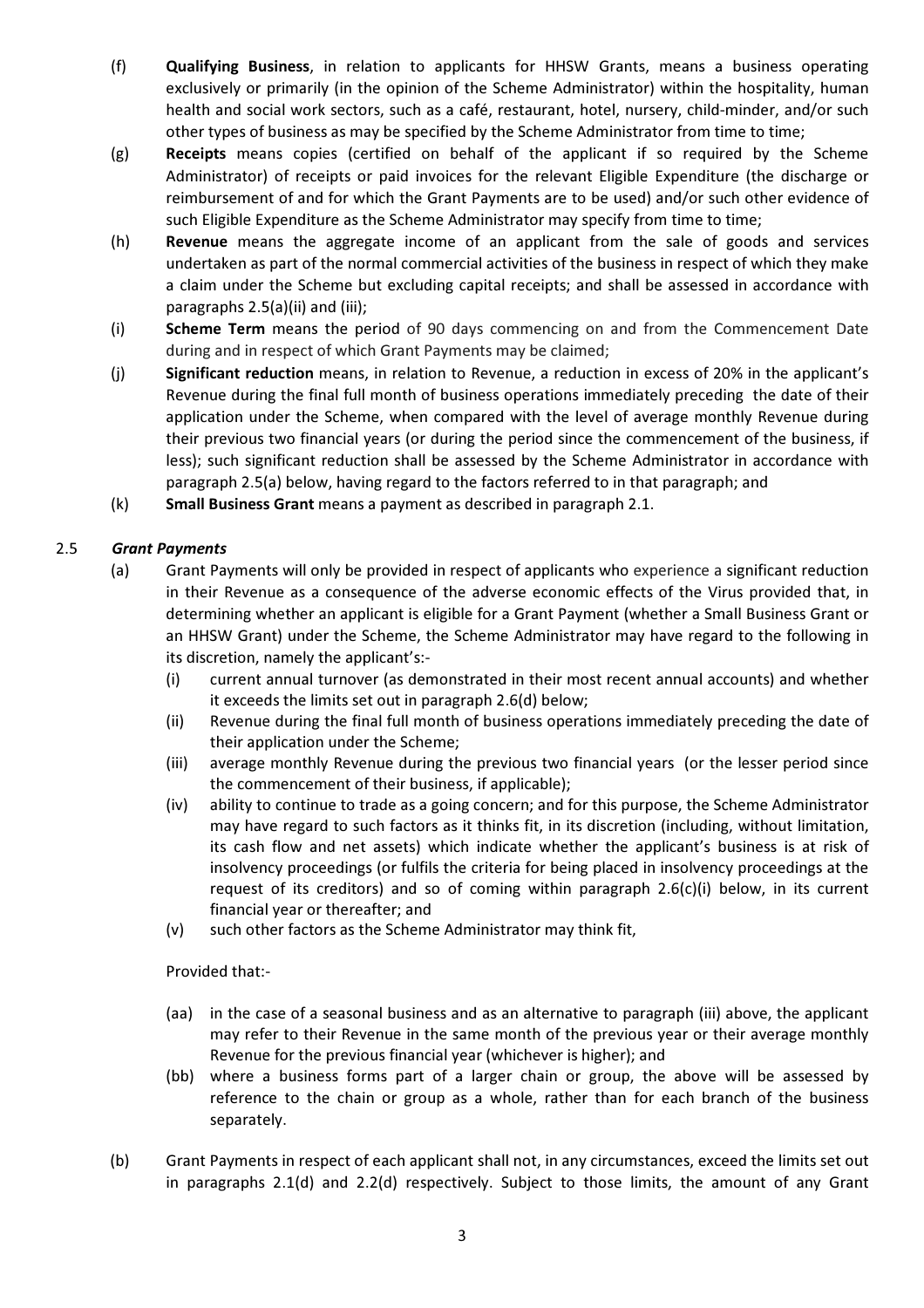Payment (whether a Small Business Grant or an HHSW Grant) due to an applicant will be determined at the discretion of the Scheme Administrator by reference to the following:-

- (i) the applicant's Eligible Expenditure incurred in the final full month of business operations immediately preceding the date of their application, and whether it has been discharged by the applicant prior to such application, as evidenced by the Receipts accompanying such application or such other evidence as the Scheme Administrator may specify from time to time;
- (ii) if so required by the Scheme Administrator, the applicant's Eligible Expenditure during their previous two financial years (or the lesser period since the commencement of their business, if applicable) provided that if the rate of that Eligible Expenditure varies during that period, the applicant may refer to an average of their Eligible Expenditure each month during the relevant two-year period (or lesser period as applicable). In the case of seasonal businesses, the applicant may refer to the Eligible Expenditure in the same month of the previous year or their average monthly Eligible Expenditure for the previous financial year (whichever is higher); and
- (iii) any loss or deficit habitually incurred by the applicant's business in the period corresponding to the Scheme Term in each of the two previous years of their business operations (or the lesser period since the commencement of their business, if applicable) (as evidenced in the applicant's financial statements for those periods or in such other financial information as is provided to, or as may be required by, the Scheme Administrator), any such loss or deficit to be deducted from the Grant Payment awarded to the applicant under the Scheme (in such amount as the Scheme Administrator may, in its discretion, think fit).

Provided that:-

- (aa) Expenditure the payment of which has (without good commercial reason in the opinion of the Scheme Administrator) been accelerated in advance of, or delayed beyond, its due date in order to bring it within the definition of Eligible Expenditure, shall be excluded from that definition for the purposes of the Scheme.
- (bb) Any Grant Payment determined in the light of the above factors shall be rounded down to the nearest £500.
- (cc) Where a business forms part of a larger chain or group, the above will be assessed by reference to the chain or group as a whole, rather than for each branch of the business separately. Only one Grant Payment (or one set of related Grant Payments) will be made for each business rather than one Grant Payment (or set of Payments) for each branch of a single or combined business.
- (c) Applicants may only use Grant Payments to discharge the applicant's Eligible Expenditure in relation to the business for which those Grant Payments are awarded, and for no other purpose, or to discharge expenditure of any other type. In particular, the applicant shall not, without the prior written consent of the Scheme Administrator, transfer any part of the Grant Payments to bank accounts which are not ordinary business accounts with Standard Chartered Bank (Stanley Branch), or pay any part of a Grant Payment to its proprietors, owners, shareholders, members, partners, directors, officers, employees, consultants, professional advisers or agents for purposes other than the discharge of Eligible Expenditure.
- (d) With the exception of Grant Payments, there is no additional funding available under the Scheme or commitment on the part of FIG or the Scheme Administrator to provide the same; and the amount of the Grant Payments shall not be increased in the event of any overspend by the applicant or to meet any of its liabilities (whether or not in respect of Eligible Expenditure).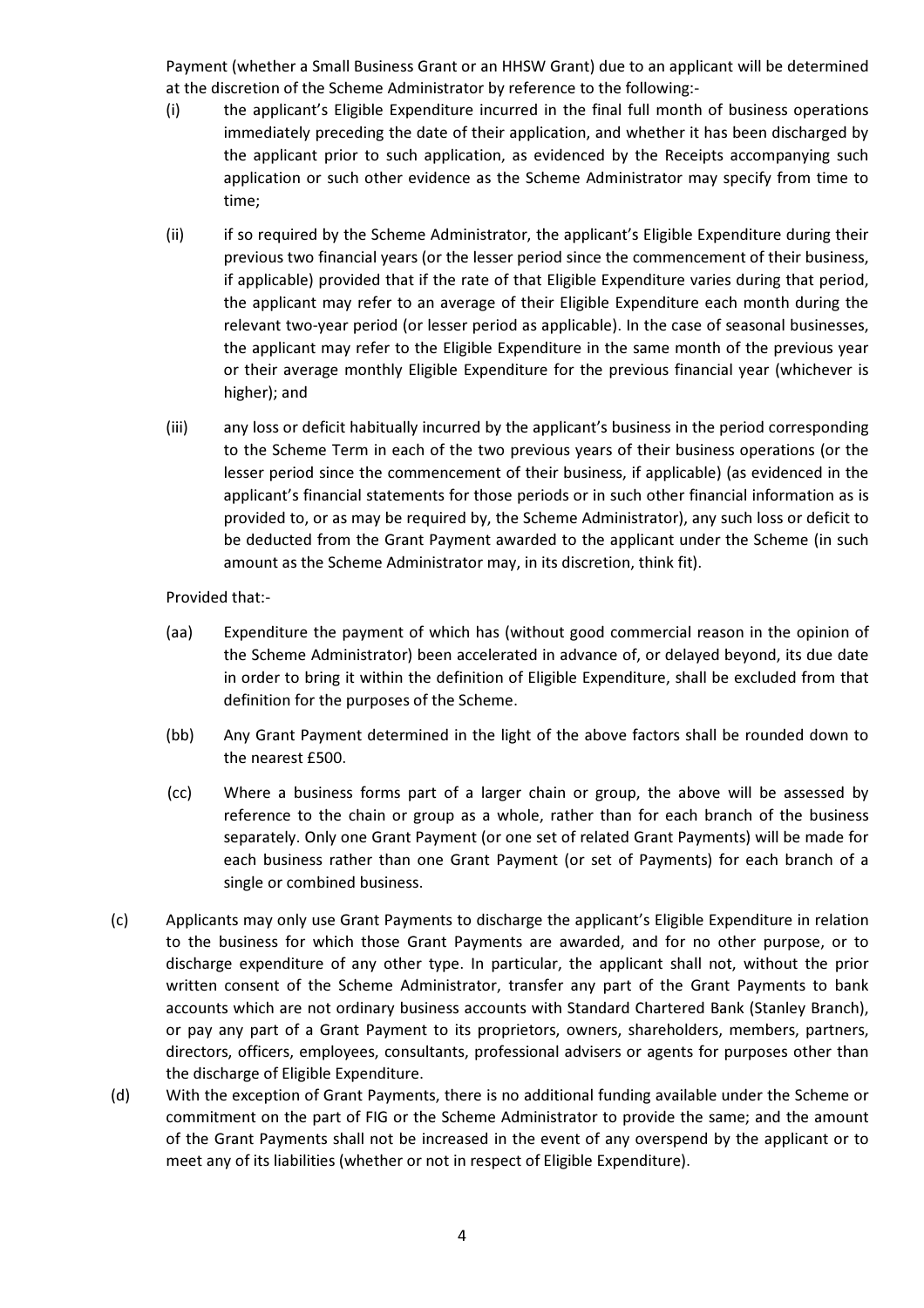(e) Grant Payments under the Scheme will be made by the Scheme Administrator in lump sums or monthly instalments or at such other intervals as it may determine. To be eligible, applicants will also need to maintain a current bank account with Standard Chartered Bank in Stanley

## 2.6 Applicants

- (a) Subject to satisfying the eligibility criteria for applicants under this Scheme, this Scheme is available to any type of applicant, including individuals, partnerships, unincorporated associations, corporate bodies and charities.
- (b) Grant Payments under the Scheme are intended for the manager of the relevant business, which means:-
	- (i) in the case of a sole trader, the owner of the business;
	- (ii) in the case of a partnership, the management committee (by whatever name called);
	- (iii) in the case of a company, the board of directors;
	- (iv) in the case of a charity, the board of trustees; and
	- $(v)$  in the case of any other body, the managing committee or other ruling body.

Where the Scheme Administrator has reason to believe that the applicant does not fall into one of the above categories, it may withhold or recover the Grant Payment and take reasonable steps to identify the correct recipient.

- (c) The following applicants are not eligible under the Scheme:-
	- (i) applicants in respect of businesses which as at the Commencement Date are in liquidation or subject to other insolvency proceedings, or have been dissolved, or which are at risk of the same as determined by the Scheme Administrator in accordance with paragraph 2.5(a)(iv);
	- (ii) applicants who, notwithstanding the adverse economic effects of the Virus, have not experienced a significant reduction in their Revenue (as assessed, as necessary, in accordance with paragraph 2.5(a));
	- (iii) applicants in respect of businesses which operate exclusively or primarily (in the opinion of the Scheme Administrator) in the wool production sector and which have received, or intend to apply for, support from FIG under the Covid-19: Wool Producers Assistance Scheme (by whatever name called);
	- (iv) statutory corporations and other bodies which are in receipt of regular and substantial subventions from FIG (such that the subvention forms part of FIG's budget process and the recipient body is named in FIG's approved estimates);
	- (v) the Museum and National Trust (as established pursuant to the Museum and National Trust Ordinance 1991);
	- (vi) governments or public authorities of countries or territories other than the Falkland Islands;
	- (vii) applicants whose activities are wholly or substantially conducted outside the Falkland Islands; and
	- (viii) applicants engaged by the Ministry of Defence (MoD) and their sub-contractors (including, without limitation, those named in the Taxes and Duties (Defence Contractors' Employees Exemption) Order 2019), in each case to the extent engaged in MoD-related work and to the extent that such applicants or sub-contractors are receiving Virus-related support from the MoD or other UK government departments or offices in terms substantially similar (as determined by the Scheme Administrator) to the support available under this Scheme.
- (d) In order to be eligible to claim:-
	- (i) a Small Business Grant, an applicant must have an annual turnover (as demonstrated in their most recent annual accounts) of less than £500,000; or
	- (ii) a HHSW Grant, an applicant must have an annual turnover (as demonstrated in their most recent annual accounts) of less than £1,000,000, and must be carrying on a Qualifying Business as at the date of its application,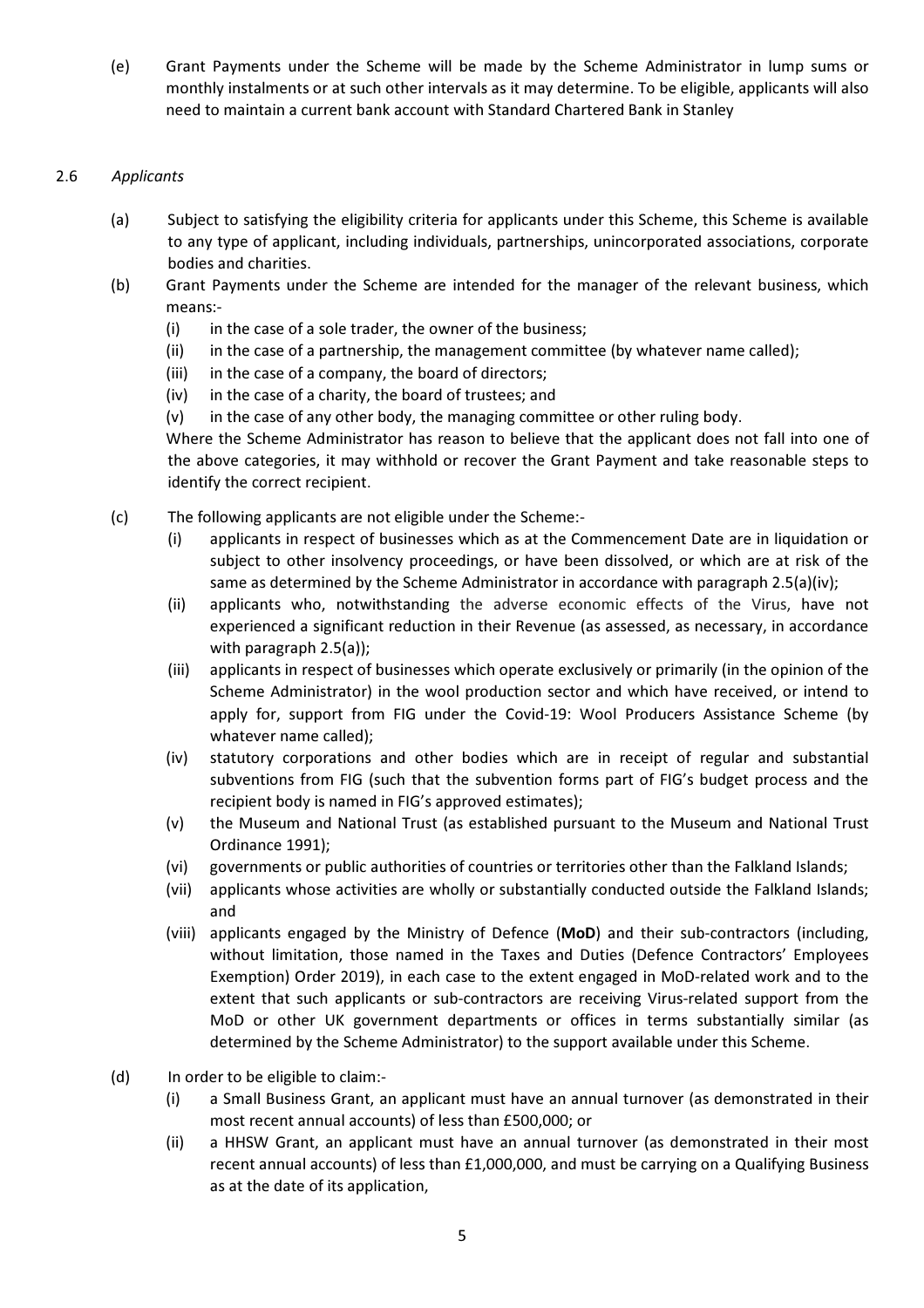Provided that, where a business forms part of a larger chain or group, the above will be assessed by reference to the chain or group as a whole, rather than for each branch of the business separately.

- (e) An applicant may claim either a Small Business Grant or a HHSW Grant but may not claim both.
- (f) To be eligible for any Grant Payments under the Scheme, the applicant must:-
	- (i) have been engaged in the same business (which, in relation to applicants for HHSW Grants, means the same Qualifying Business) for not less than three months prior to the date of their application under the Scheme (or, in the case of seasonal businesses, at least in the same three-month period during the previous year), must continue to trade (subject to any disability from doing so on account of the Virus) and intend, to the satisfaction of the Scheme Administrator, to continue to trade in that business during the 2020 tax year;
	- (ii) be engaged in their business (which, in relation to applicants for HHSW Grants, means the same Qualifying Business) for at least seven hours per week;
	- (iii) if he or she is an individual, have (or, if the applicant is a partnership or other unincorporated association, each of its partners or members must have) the right to live and work in the Falkland Islands, hold a current, valid entitlement, permit or consent for such purpose, and be resident in the Falkland Islands throughout the Scheme Term; and
	- (iv) if it is a company or other body corporate or charity, be duly incorporated or established and registered under the laws of the Falkland Islands or entitled to conduct business in the Falkland Islands, and conduct all or a substantial part of the business in respect of which it is claiming under the Scheme in the Falkland Islands.
- (g) In making an application under this Scheme, as a precondition to the receipt of any Grant Payments under the Scheme and subject to paragraph 2.6(h), each applicant shall submit with their application form (or otherwise upon the request of the Scheme Administrator) Receipts for (or such other evidence as the Scheme Administrator may specify from time to time of) the Eligible Expenditure for the period to which such application relates.
- (h) Support under the Scheme is available for the duration of the Scheme Term. An applicant may claim Grant Payments for the whole of such Scheme Term or for one or more months (or other thirty-day periods) during the Scheme Term as they may choose (subject to these Conditions). If the applicant wishes to claim for more than one month (or other thirty-day period) within the Scheme Term, they will need to submit an application for and prior to the first month/period for which they wish to claim, and then a fresh application for, and prior to, each subsequent month/period (although subsequent applications can make reference to the information contained in the first application (to the extent it has not changed in the interim) and need to enclose only the Receipts (or other evidence as referred to in paragraph 2.6(g)) in relation to the month/period to which such subsequent application relates).
- (i) Under the Scheme, an applicant shall not:-
	- (i) claim for a period of greater length than the Scheme Term (subject to paragraph 2.7(b) below);
	- (ii) make a claim in respect of any period other than a month or other thirty-day period; or
	- (iii) make more than one claim in relation to any one Receipt or the same month/thirty-day period.
- (j) In making an application for Grant Payments, each applicant represents and warrants that all information contained in their application and in any documents accompanying the application or otherwise provided in connection with the Scheme is, to the best of their knowledge and belief (having made all reasonable enquiries), true, accurate, up-to-date and complete; and that the applicant is not aware of any matter in its own affairs which it has not disclosed to the Scheme Administrator which might reasonably have influenced the Scheme Administrator's decision whether to provide a Grant Payment.
- (k) Payments made to applicants under the Scheme will be taxable income in their hands and will be subject to income or other tax in accordance with the terms of the Taxes Ordinance (as amended) and any other relevant tax legislation, and other deductions in the normal way, depending on their individual circumstances.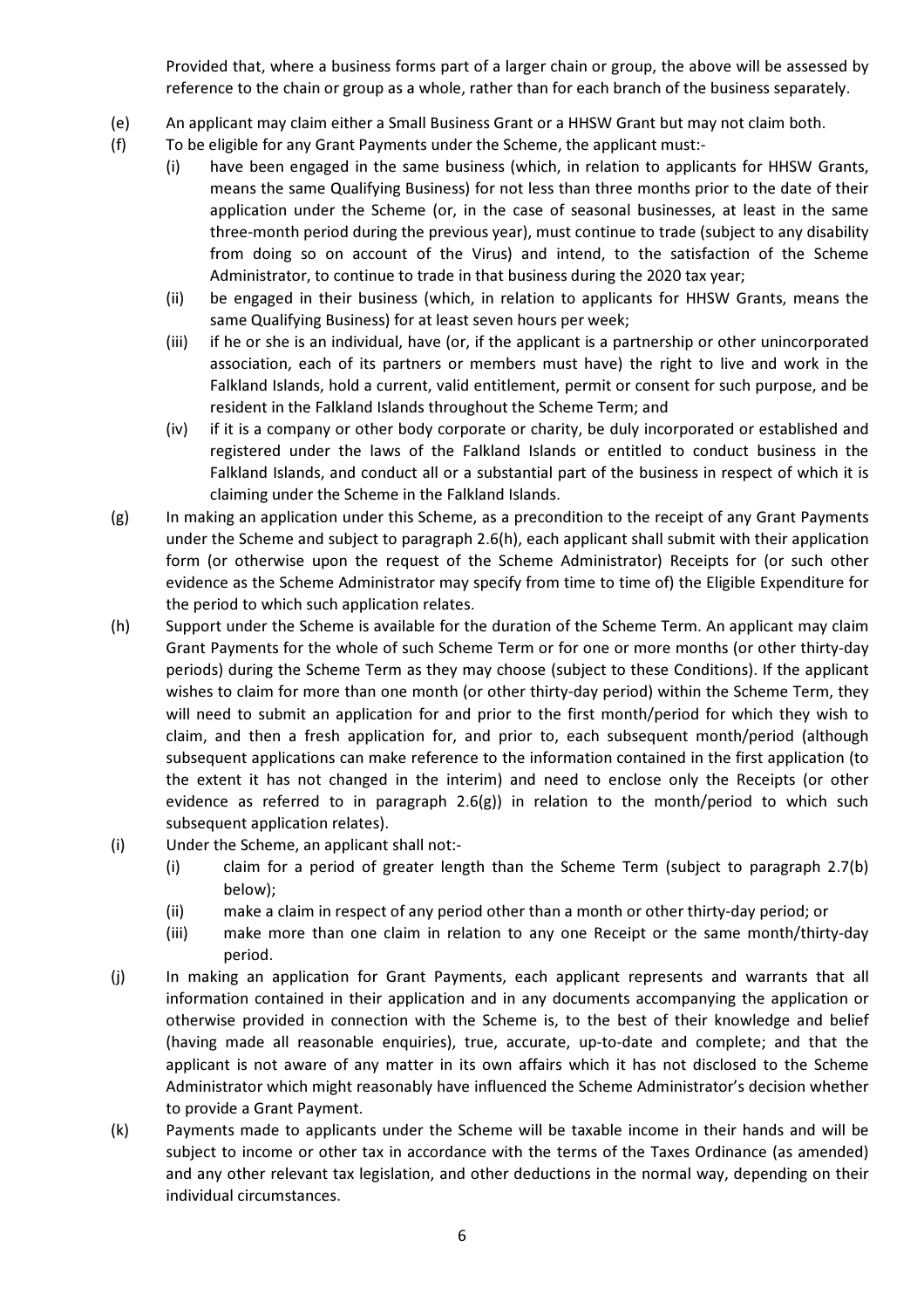- (l) Within 28 days after the end of the Scheme Term and if so required by the Scheme Administrator, the applicant shall report in writing to the Scheme Administrator (in such form as it may require) on its use of the Grant Payments.
- (m) If so required by FIG or the Scheme Administrator, the applicant shall acknowledge the Grant Payments, and FIG and FIDC as the source of the Grant Payments, in its annual report and accounts and in any materials, presentations or information issued with respect to its business, in each case in such form as the Scheme Administrator may require and approve in advance; and shall comply with all reasonable requests from the Scheme Administrator to facilitate visits and provide reports, statistics, photographs and case studies that will assist the Scheme Administrator in its administration and promotion of the Scheme.

#### 2.7 Scheme Administration

- (a) Unless and until FIG gives notice to the contrary, the Scheme will be administered by FIDC as the Scheme Administrator on behalf of FIG; and in exercising its rights and discharging its obligations as Scheme Administrator under the Scheme and these Conditions, FIDC is acting with full power and authority for and on behalf of FIG.
- (b) FIG may, at its discretion, increase (or reduce) the level of Grant Payments, extend (or reduce) the length of the Scheme Term, change the categories of claimants under the Scheme, amend the Conditions, or otherwise make changes to, or terminate, the Scheme at any time. In the event that FIG makes any such changes or amendments, the Scheme Administrator shall be entitled to increase, reduce or otherwise adjust the level of Grant Payments payable to any applicant accordingly. Any such changes may be communicated (on not less than seven days' notice) to individual applicants or by means of public notice in the Gazette or on FIG's or FIDC's website.
- (c) Neither FIG nor the Scheme Administrator shall be liable for any consequences (whether direct or indirect) of or from the use or withdrawal of the Grant Payments.
- (d) For six years commencing on and from the Commencement Date, each successful applicant shall keep and maintain separate, accurate and up-to-date accounts and records of, and any other relevant documents relating to, the receipt and expenditure of the Grant Payments it receives (including, without limitation, all original Receipts) and such further financial and other records or evidence as the Scheme Administrator may require.
- (e) FIG and the Scheme Administrator shall be entitled to audit each successful applicant's compliance with the Conditions on giving them not less than three working days' prior written notice; and the applicant shall provide FIG or the Scheme Administrator with access to such information (including the records referred to in paragraph 2.7(d)), premises, employees and agents as it may reasonably request.
- (f) FIG or the Scheme Administrator shall be entitled to verify an applicant's status, details of its business and claims under the Scheme by reference to their tax and other records as maintained at the FIG Tax Office or other departments within FIG or by FIDC.
- (g) In the event that an applicant is in breach of the requirements of the Scheme or any of their undertakings, or provides information for the purposes of the Scheme which is false, misleading or otherwise in breach of paragraph 2.6(j) above, the Scheme Administrator shall be entitled to the repayment of any Grant Payments already made under the Scheme (in whole or part) and to recover that amount as a civil debt, and to withhold, suspend or cancel the payment of any outstanding part or instalment of the Grant Payments. In the event that an applicant receives Grant Payments of amounts in excess of those to which they are entitled under the Scheme (whether as a result of administrative error or otherwise), the applicant shall promptly repay to the Scheme Administrator any overpayment or other monies incorrectly paid to them. Any fraudulent activity in connection with the Scheme may be subject to criminal proceedings.

#### 3. Applications under the Scheme

3.1 In order to obtain support under the Scheme, applicants need to complete the application form set out in the Annex. The application form and any information or documents provided in or with this form will be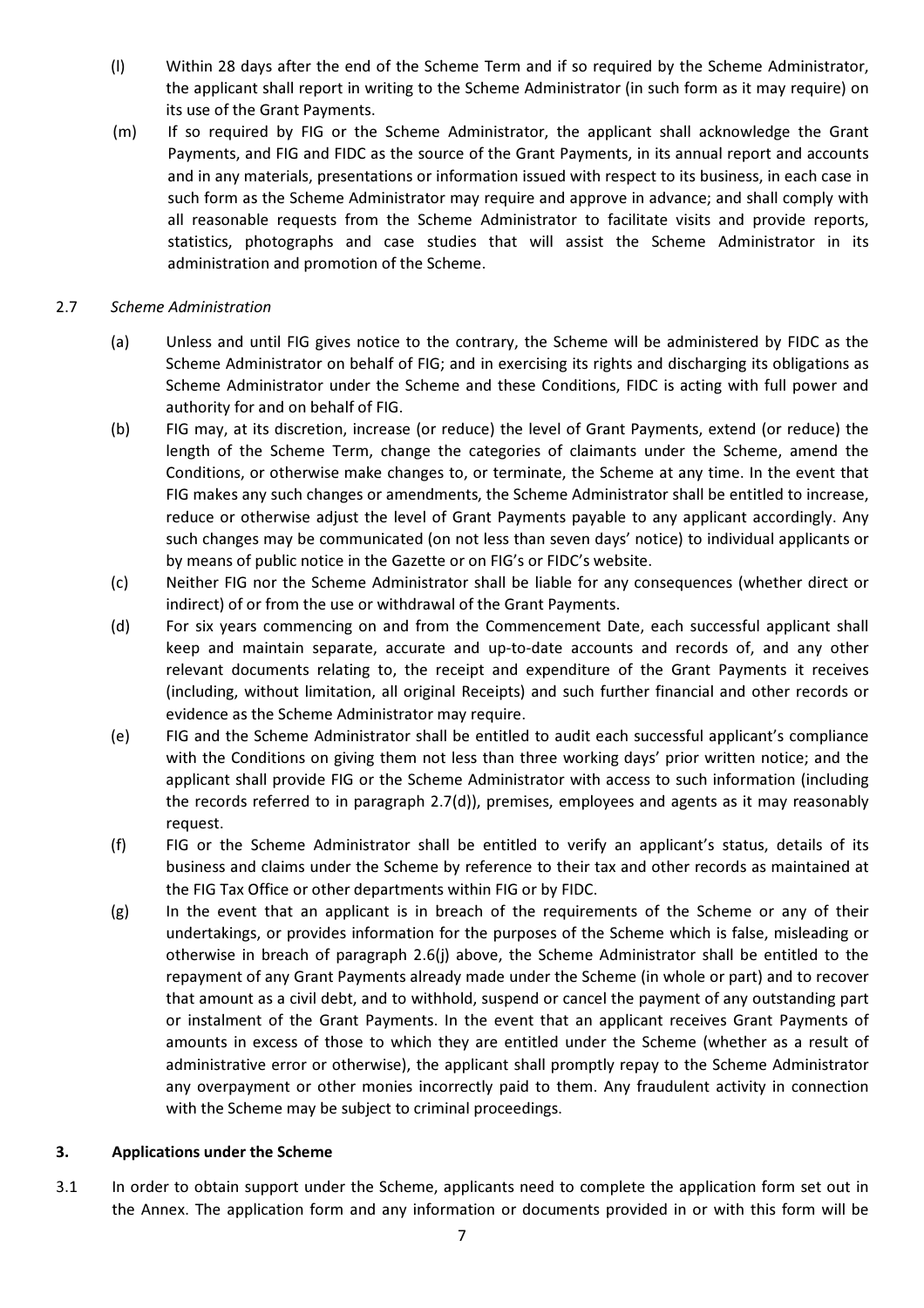reviewed to assess whether the applicant is eligible for Grant Payments under this Scheme, and to determine the amount of any such Grant Payments.

- 3.2 In the event that an application is successful, these Conditions, the application form and any information the applicant provides in this form and in any documents (including the Receipts) enclosed with their application or otherwise provided in connection with the Scheme (subject to the Scheme Administrator's agreement) will form a legally-binding agreement between the applicant and the Scheme Administrator in relation to the Scheme. The rights reserved to FIG under these Conditions and that agreement shall be exercisable by FIG as if party to that agreement (FIG acting through the agency of FIDC for this purpose). In submitting an application and/or accepting any support under the Scheme, the applicant will be deemed to accept, and agree to be bound by, these documents. In view of this, each applicant is advised to obtain their own independent legal advice on their content, effect and implications.
- 3.3 If an applicant has any questions or needs any assistance in completing the application form, they should email reception@fidc.co.fk.

### 4. The Application Process

- 4.1 To apply for support under this Scheme, please send a completed "Business Grant Scheme: Application Form" to the Scheme Administrator by e-mail (reception@fidc.co.fk, as above) or by post to the Falkland Islands Development Corporation, Shackleton House, Stanley, Falkland Islands, FIQQ 1ZZ.
- 4.2 The application should be supported by copies of the documents listed in the application form (or those relevant).
- 4.3 Applications may be submitted at any time during the Scheme Term, or until FIG or the Scheme Administrator gives notice that no further funds are available under the Scheme. Each application must have been submitted before the end of the Scheme Term or by the date specified in that notice.
- 4.4 Applicants must notify the Scheme Administrator promptly of any change in the information contained in their applications.
- 4.5 Applications will be assessed by the Scheme Administrator who shall be entitled to require such further information or clarification from an applicant as it thinks fit. The Scheme Administrator will endeavour to decide an application and communicate that decision as soon as reasonably practicable (and in any event within twenty-one days) after receipt of an application.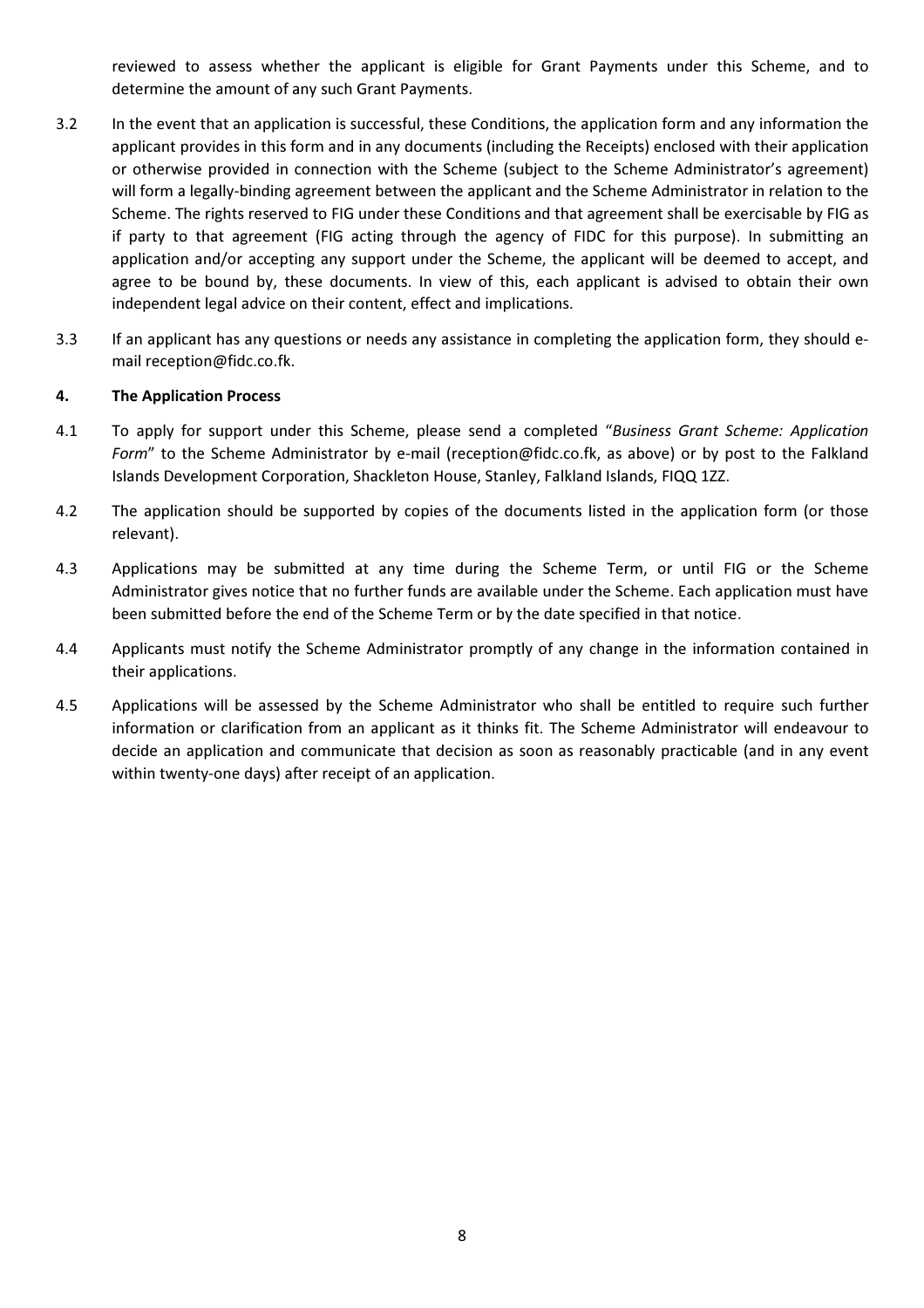# ANNEX Covid-19: Business Grant Scheme Application Form

## 1. Applicant's Details

| <b>Applicant(s) Name</b>              |  |
|---------------------------------------|--|
| <b>Trading as (if applicable)</b>     |  |
| <b>Business Address</b>               |  |
| <b>Telephone Number</b>               |  |
| <b>Mobile Number</b>                  |  |
| <b>E-mail Address</b>                 |  |
| Home Address (if different            |  |
| from above)                           |  |
| <b>Telephone Number</b>               |  |
| <b>Mobile Number</b>                  |  |
| <b>E-mail Address</b>                 |  |
| <b>Company Number (if</b>             |  |
| applicable)                           |  |
| <b>Charity Number (if</b>             |  |
| applicable)                           |  |
| <b>Registered Office Address (if</b>  |  |
| applicable and different from         |  |
| above)                                |  |
| <b>Tax Identification/Reference</b>   |  |
| <b>Number</b>                         |  |
| <b>Principal Bank Account with</b>    |  |
| <b>Standard</b><br>Chartered<br>Bank, |  |
| Stanley:                              |  |
| account name                          |  |
| account number                        |  |

(Please continue on a separate page if necessary)

## 2. Business Type

## Please indicate type of business below

| Sole trader/owner-manager                                                                  |                                                                                                                                                                                   |
|--------------------------------------------------------------------------------------------|-----------------------------------------------------------------------------------------------------------------------------------------------------------------------------------|
| <b>Company or other corporate</b><br>body                                                  | If so, please list below the names and addresses of the<br>current directors                                                                                                      |
| <b>Charity or other trust</b>                                                              | If so, please list below the names and addresses of the<br>current trustees or other officers                                                                                     |
| <b>Partnership (including limited)</b><br>partnership or limited liability<br>partnership) | If so, please confirm type of partnership and list below the<br>names and addresses of the current partners (including any<br>general partner or members of an LLP)               |
| <b>Other unincorporated body</b>                                                           | If so, please confirm the type of body and list below the<br>names and addresses of the current members of the<br>management committee or other ruling body, or other<br>officers |

(Please continue on a separate page if necessary)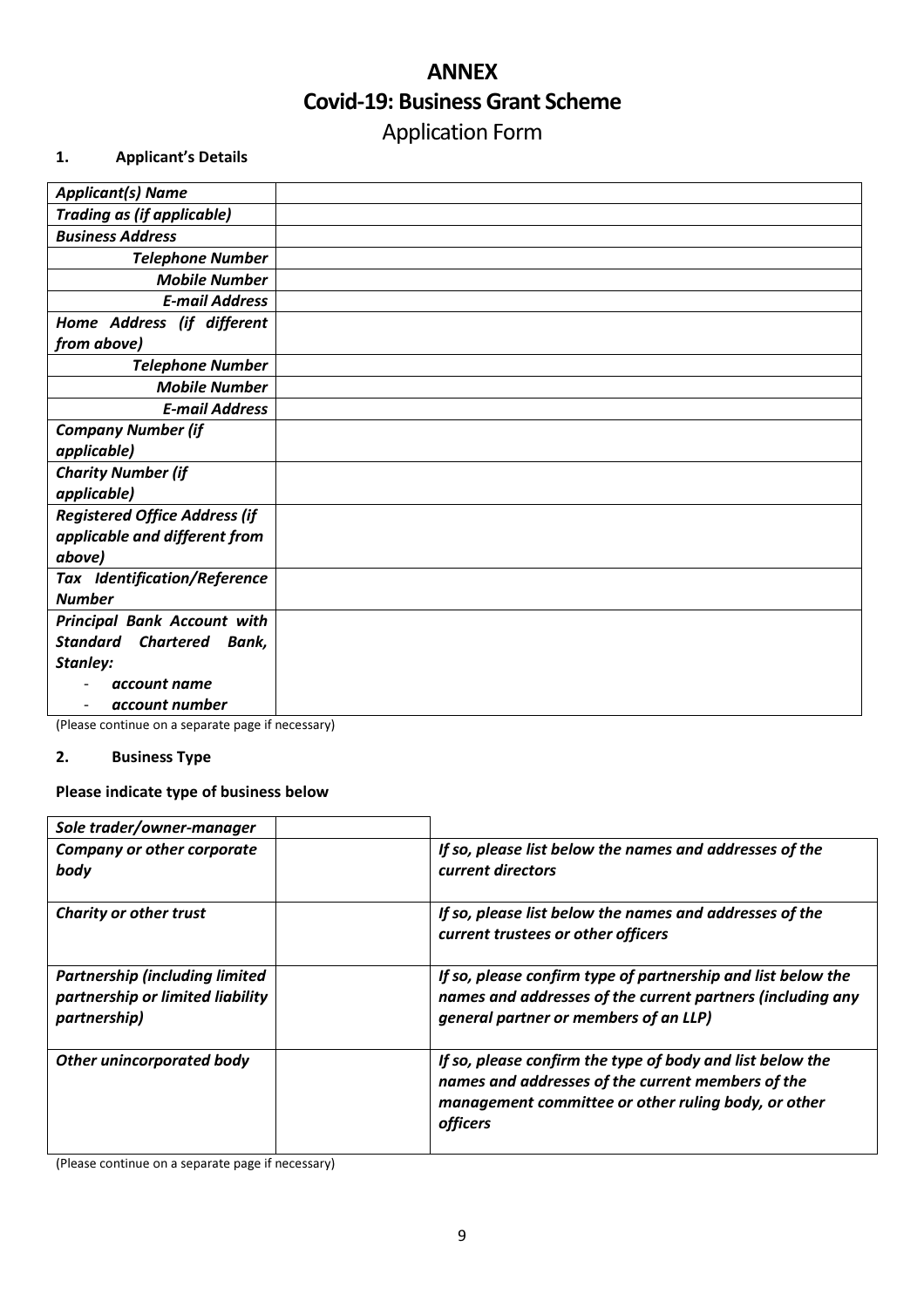## 3. Business Details

| <b>Type of Business</b><br>Please give a brief description of the Business and confirm whether it is<br>a Qualifying Business and if so, on what basis<br><b>Current Annual Turnover</b> (according to your most recent<br>accounts)<br><b>Current Revenue</b><br>(during the final full month of business operations immediately<br>preceding the date of this application)<br><b>Average Monthly Revenue</b> (over the previous two financial years<br>or the period since the commencement of the business, if less)<br><b>Current Eligible Expenditure</b><br>(during the final full month of business operations immediately<br>preceding the date of this application)<br><b>Average Monthly Eligible Expenditure</b> (over the previous two<br>financial years or the period since the commencement of the business, if<br>less)<br><b>For seasonal businesses:</b><br>Revenue in the same month of the previous year or<br>average monthly Revenue for previous financial year<br>(if higher)<br>Eligible expenditure in the same month of previous<br>year<br>Are you able to continue to trade as a going concern for<br>the current financial year and thereafter? |
|-------------------------------------------------------------------------------------------------------------------------------------------------------------------------------------------------------------------------------------------------------------------------------------------------------------------------------------------------------------------------------------------------------------------------------------------------------------------------------------------------------------------------------------------------------------------------------------------------------------------------------------------------------------------------------------------------------------------------------------------------------------------------------------------------------------------------------------------------------------------------------------------------------------------------------------------------------------------------------------------------------------------------------------------------------------------------------------------------------------------------------------------------------------------------------|
|                                                                                                                                                                                                                                                                                                                                                                                                                                                                                                                                                                                                                                                                                                                                                                                                                                                                                                                                                                                                                                                                                                                                                                               |
|                                                                                                                                                                                                                                                                                                                                                                                                                                                                                                                                                                                                                                                                                                                                                                                                                                                                                                                                                                                                                                                                                                                                                                               |
|                                                                                                                                                                                                                                                                                                                                                                                                                                                                                                                                                                                                                                                                                                                                                                                                                                                                                                                                                                                                                                                                                                                                                                               |
|                                                                                                                                                                                                                                                                                                                                                                                                                                                                                                                                                                                                                                                                                                                                                                                                                                                                                                                                                                                                                                                                                                                                                                               |
|                                                                                                                                                                                                                                                                                                                                                                                                                                                                                                                                                                                                                                                                                                                                                                                                                                                                                                                                                                                                                                                                                                                                                                               |
|                                                                                                                                                                                                                                                                                                                                                                                                                                                                                                                                                                                                                                                                                                                                                                                                                                                                                                                                                                                                                                                                                                                                                                               |
|                                                                                                                                                                                                                                                                                                                                                                                                                                                                                                                                                                                                                                                                                                                                                                                                                                                                                                                                                                                                                                                                                                                                                                               |
|                                                                                                                                                                                                                                                                                                                                                                                                                                                                                                                                                                                                                                                                                                                                                                                                                                                                                                                                                                                                                                                                                                                                                                               |
|                                                                                                                                                                                                                                                                                                                                                                                                                                                                                                                                                                                                                                                                                                                                                                                                                                                                                                                                                                                                                                                                                                                                                                               |
|                                                                                                                                                                                                                                                                                                                                                                                                                                                                                                                                                                                                                                                                                                                                                                                                                                                                                                                                                                                                                                                                                                                                                                               |
|                                                                                                                                                                                                                                                                                                                                                                                                                                                                                                                                                                                                                                                                                                                                                                                                                                                                                                                                                                                                                                                                                                                                                                               |
|                                                                                                                                                                                                                                                                                                                                                                                                                                                                                                                                                                                                                                                                                                                                                                                                                                                                                                                                                                                                                                                                                                                                                                               |
|                                                                                                                                                                                                                                                                                                                                                                                                                                                                                                                                                                                                                                                                                                                                                                                                                                                                                                                                                                                                                                                                                                                                                                               |
|                                                                                                                                                                                                                                                                                                                                                                                                                                                                                                                                                                                                                                                                                                                                                                                                                                                                                                                                                                                                                                                                                                                                                                               |
|                                                                                                                                                                                                                                                                                                                                                                                                                                                                                                                                                                                                                                                                                                                                                                                                                                                                                                                                                                                                                                                                                                                                                                               |
|                                                                                                                                                                                                                                                                                                                                                                                                                                                                                                                                                                                                                                                                                                                                                                                                                                                                                                                                                                                                                                                                                                                                                                               |
|                                                                                                                                                                                                                                                                                                                                                                                                                                                                                                                                                                                                                                                                                                                                                                                                                                                                                                                                                                                                                                                                                                                                                                               |
|                                                                                                                                                                                                                                                                                                                                                                                                                                                                                                                                                                                                                                                                                                                                                                                                                                                                                                                                                                                                                                                                                                                                                                               |
|                                                                                                                                                                                                                                                                                                                                                                                                                                                                                                                                                                                                                                                                                                                                                                                                                                                                                                                                                                                                                                                                                                                                                                               |
|                                                                                                                                                                                                                                                                                                                                                                                                                                                                                                                                                                                                                                                                                                                                                                                                                                                                                                                                                                                                                                                                                                                                                                               |
|                                                                                                                                                                                                                                                                                                                                                                                                                                                                                                                                                                                                                                                                                                                                                                                                                                                                                                                                                                                                                                                                                                                                                                               |
|                                                                                                                                                                                                                                                                                                                                                                                                                                                                                                                                                                                                                                                                                                                                                                                                                                                                                                                                                                                                                                                                                                                                                                               |
|                                                                                                                                                                                                                                                                                                                                                                                                                                                                                                                                                                                                                                                                                                                                                                                                                                                                                                                                                                                                                                                                                                                                                                               |
|                                                                                                                                                                                                                                                                                                                                                                                                                                                                                                                                                                                                                                                                                                                                                                                                                                                                                                                                                                                                                                                                                                                                                                               |
|                                                                                                                                                                                                                                                                                                                                                                                                                                                                                                                                                                                                                                                                                                                                                                                                                                                                                                                                                                                                                                                                                                                                                                               |
|                                                                                                                                                                                                                                                                                                                                                                                                                                                                                                                                                                                                                                                                                                                                                                                                                                                                                                                                                                                                                                                                                                                                                                               |
|                                                                                                                                                                                                                                                                                                                                                                                                                                                                                                                                                                                                                                                                                                                                                                                                                                                                                                                                                                                                                                                                                                                                                                               |
|                                                                                                                                                                                                                                                                                                                                                                                                                                                                                                                                                                                                                                                                                                                                                                                                                                                                                                                                                                                                                                                                                                                                                                               |
|                                                                                                                                                                                                                                                                                                                                                                                                                                                                                                                                                                                                                                                                                                                                                                                                                                                                                                                                                                                                                                                                                                                                                                               |
|                                                                                                                                                                                                                                                                                                                                                                                                                                                                                                                                                                                                                                                                                                                                                                                                                                                                                                                                                                                                                                                                                                                                                                               |
| Has your business habitually incurred a loss or deficit in                                                                                                                                                                                                                                                                                                                                                                                                                                                                                                                                                                                                                                                                                                                                                                                                                                                                                                                                                                                                                                                                                                                    |
| the period in each of the two previous years                                                                                                                                                                                                                                                                                                                                                                                                                                                                                                                                                                                                                                                                                                                                                                                                                                                                                                                                                                                                                                                                                                                                  |
| corresponding to the Scheme Term (or any lesser period                                                                                                                                                                                                                                                                                                                                                                                                                                                                                                                                                                                                                                                                                                                                                                                                                                                                                                                                                                                                                                                                                                                        |
| since the start of business) (as evidenced in your financial                                                                                                                                                                                                                                                                                                                                                                                                                                                                                                                                                                                                                                                                                                                                                                                                                                                                                                                                                                                                                                                                                                                  |
| statements for those periods)?                                                                                                                                                                                                                                                                                                                                                                                                                                                                                                                                                                                                                                                                                                                                                                                                                                                                                                                                                                                                                                                                                                                                                |
| If so, please quantify the average amount of such loss or                                                                                                                                                                                                                                                                                                                                                                                                                                                                                                                                                                                                                                                                                                                                                                                                                                                                                                                                                                                                                                                                                                                     |
| deficit and provide evidence.                                                                                                                                                                                                                                                                                                                                                                                                                                                                                                                                                                                                                                                                                                                                                                                                                                                                                                                                                                                                                                                                                                                                                 |
| Have you applied in any capacity under any of the                                                                                                                                                                                                                                                                                                                                                                                                                                                                                                                                                                                                                                                                                                                                                                                                                                                                                                                                                                                                                                                                                                                             |
| following FIG Schemes?                                                                                                                                                                                                                                                                                                                                                                                                                                                                                                                                                                                                                                                                                                                                                                                                                                                                                                                                                                                                                                                                                                                                                        |
| Y/N<br><b>Employment/Self-Employment Support Scheme</b>                                                                                                                                                                                                                                                                                                                                                                                                                                                                                                                                                                                                                                                                                                                                                                                                                                                                                                                                                                                                                                                                                                                       |
| Y/N<br><b>Job Retention (Furlough) Scheme</b>                                                                                                                                                                                                                                                                                                                                                                                                                                                                                                                                                                                                                                                                                                                                                                                                                                                                                                                                                                                                                                                                                                                                 |
| Y/N<br><b>Income Supplement Scheme</b>                                                                                                                                                                                                                                                                                                                                                                                                                                                                                                                                                                                                                                                                                                                                                                                                                                                                                                                                                                                                                                                                                                                                        |
| Y/N<br>Wool Producers Assistance Scheme (by whatever                                                                                                                                                                                                                                                                                                                                                                                                                                                                                                                                                                                                                                                                                                                                                                                                                                                                                                                                                                                                                                                                                                                          |
| name called)                                                                                                                                                                                                                                                                                                                                                                                                                                                                                                                                                                                                                                                                                                                                                                                                                                                                                                                                                                                                                                                                                                                                                                  |
| Y/N<br>Any other FIG scheme offering support related to                                                                                                                                                                                                                                                                                                                                                                                                                                                                                                                                                                                                                                                                                                                                                                                                                                                                                                                                                                                                                                                                                                                       |
| Covid-19 effects? If so, please specify                                                                                                                                                                                                                                                                                                                                                                                                                                                                                                                                                                                                                                                                                                                                                                                                                                                                                                                                                                                                                                                                                                                                       |

(Please continue on a separate page if necessary)

## 4. Claim Details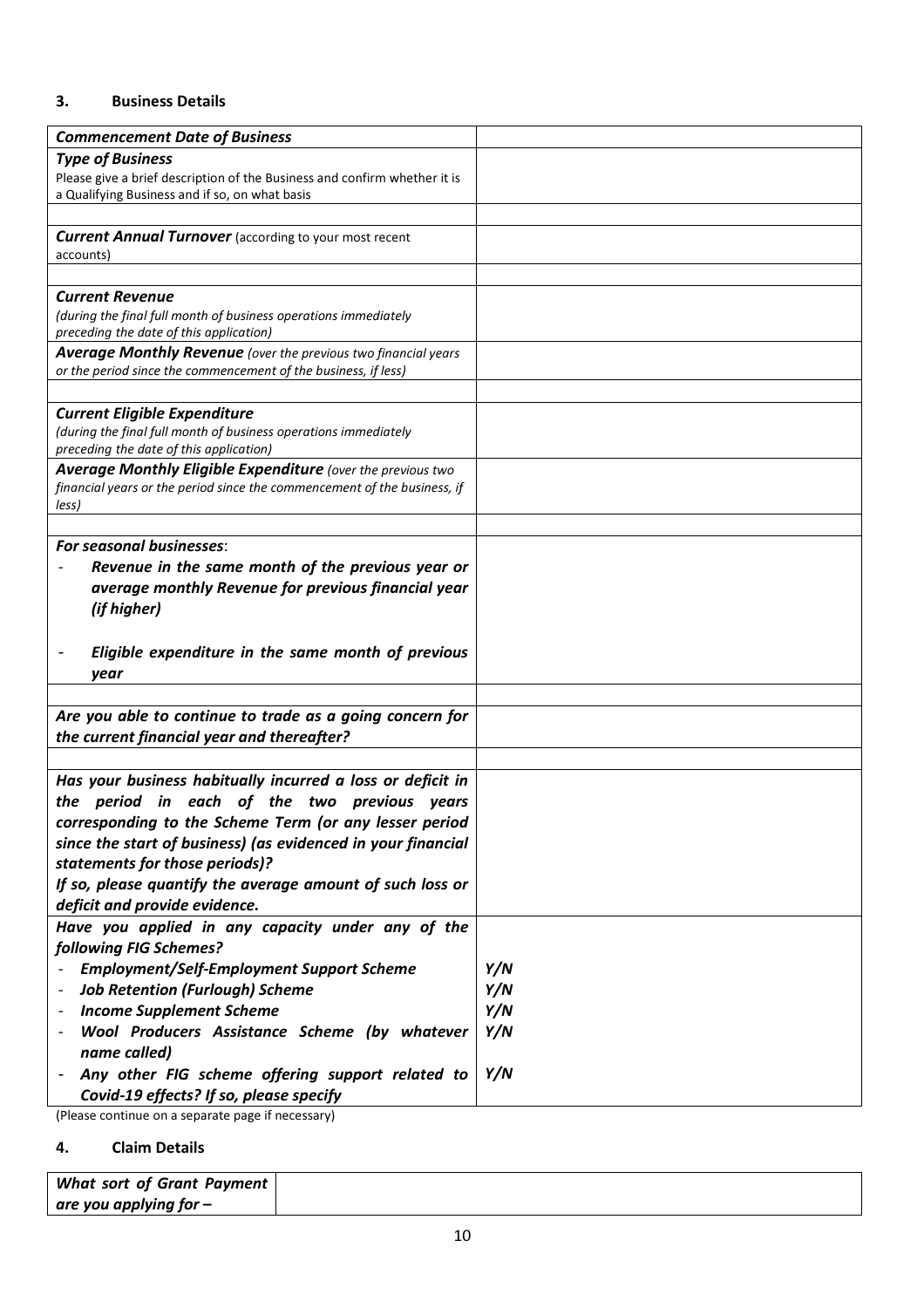| <b>Small Business Grant?</b>             | Y/N |
|------------------------------------------|-----|
| <b>HHSW Grant?</b>                       | Y/N |
| Amount of Grant Payment                  |     |
| claimed                                  |     |
| Are you claiming a Grant                 |     |
| <i>for</i><br><b>Eligible</b><br>Payment |     |
| <b>Expenditure for the whole</b>         |     |
| Scheme Term or for one or                |     |
| more months/30-day periods               |     |
| within that Scheme Term (in              |     |
| which case, please specify)?             |     |
| If claiming for a period other           |     |
| than the Scheme Term, will               |     |
| you be making further claims             |     |
| during the Scheme Term?                  |     |
| Would you prefer a Grant                 |     |
| Payment in lump sum or                   |     |
| instalments? If instalments,             |     |
| monthly or otherwise (in                 |     |
| which case, please specify)?             |     |

\* Delete as appropriate

(Please continue on a separate page if necessary)

#### 5. Accompanying Documents

Please include the following documents with your application:-

| Financial statements for the previous two financial years or the period since the<br>commencement of your business (if less) (or other available financial information<br>in relation to turnover, Revenue and Eligible Expenditure, subject to the Scheme<br>Administrator's right to request further information). |  |
|----------------------------------------------------------------------------------------------------------------------------------------------------------------------------------------------------------------------------------------------------------------------------------------------------------------------|--|
| NB: Seasonal businesses should provide details of Revenue in the same month of<br>the previous year or average monthly Revenue for previous financial year, and of<br>Eligible Expenditure in the same month of the previous year.                                                                                   |  |
| Copies (certified if required) of receipts, paid invoices or other evidence of payment<br>of Eligible Expenditure incurred in the final full month(s) of business operations<br>immediately preceding the date of application in respect of which application is<br>made                                             |  |

#### 6. Declaration

In consideration of the award to me/the applicant\* of Grant Payments, I, the undersigned (as applicant/for and on behalf of the applicant\* referred to in this application form), hereby certify, accept and undertake (as applicant/having been duly authorised by the applicant to do so on its behalf\*) that:-

(\*please delete as appropriate.

Please note: If purporting to give this undertaking on behalf of the applicant named above without being duly authorised to do so, the undersigned may be personally liable for any breach of this declaration.)

To the best of my/the applicant's\* knowledge and belief (having made all reasonable enquiries), all information contained in this application and in the accompanying documents, or otherwise provided in connection with the Scheme, is true, accurate, up-to-date and complete; and I am/the applicant is\* not